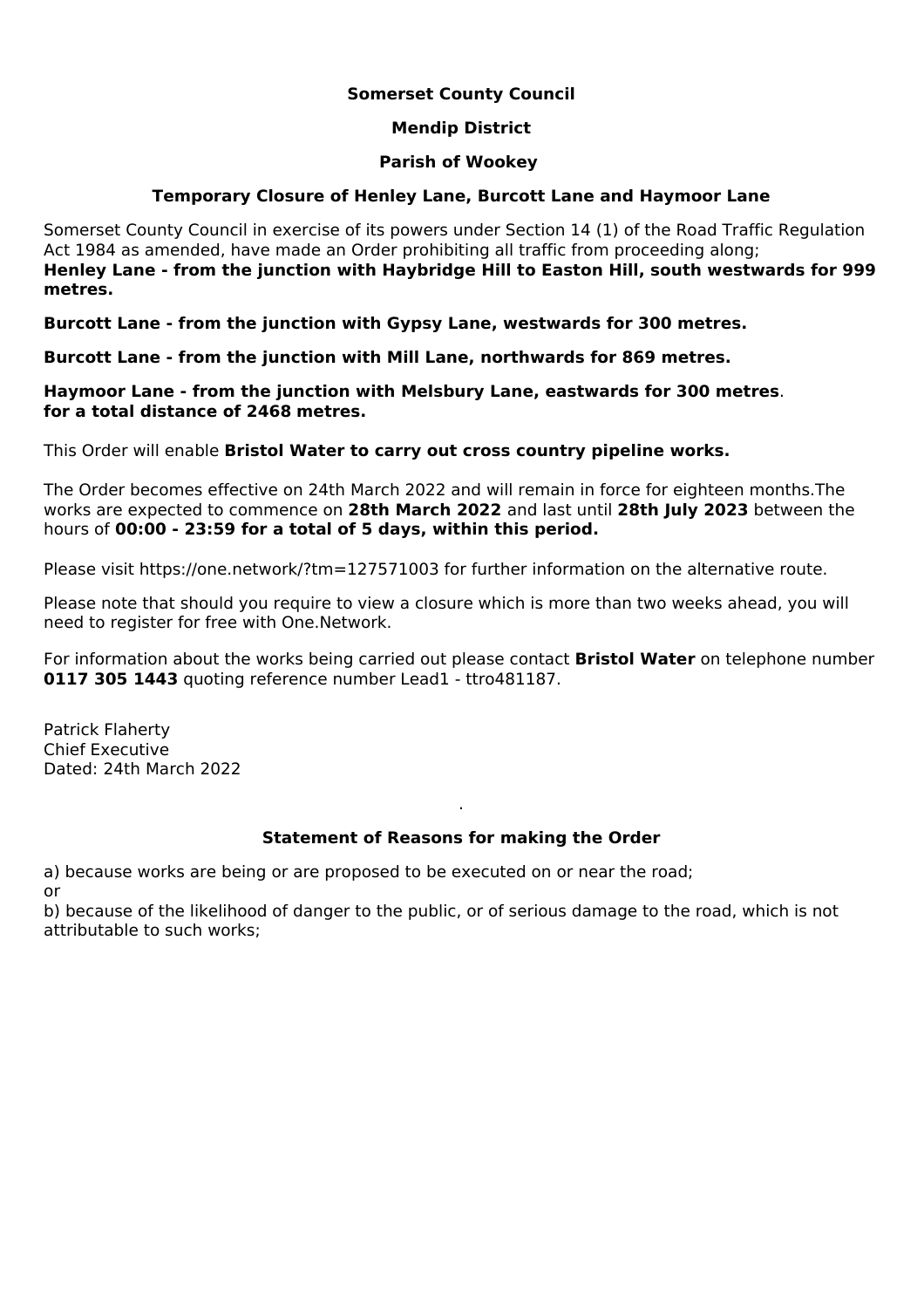# **Henley Lane, Burcott Lane and Haymoor Lane**



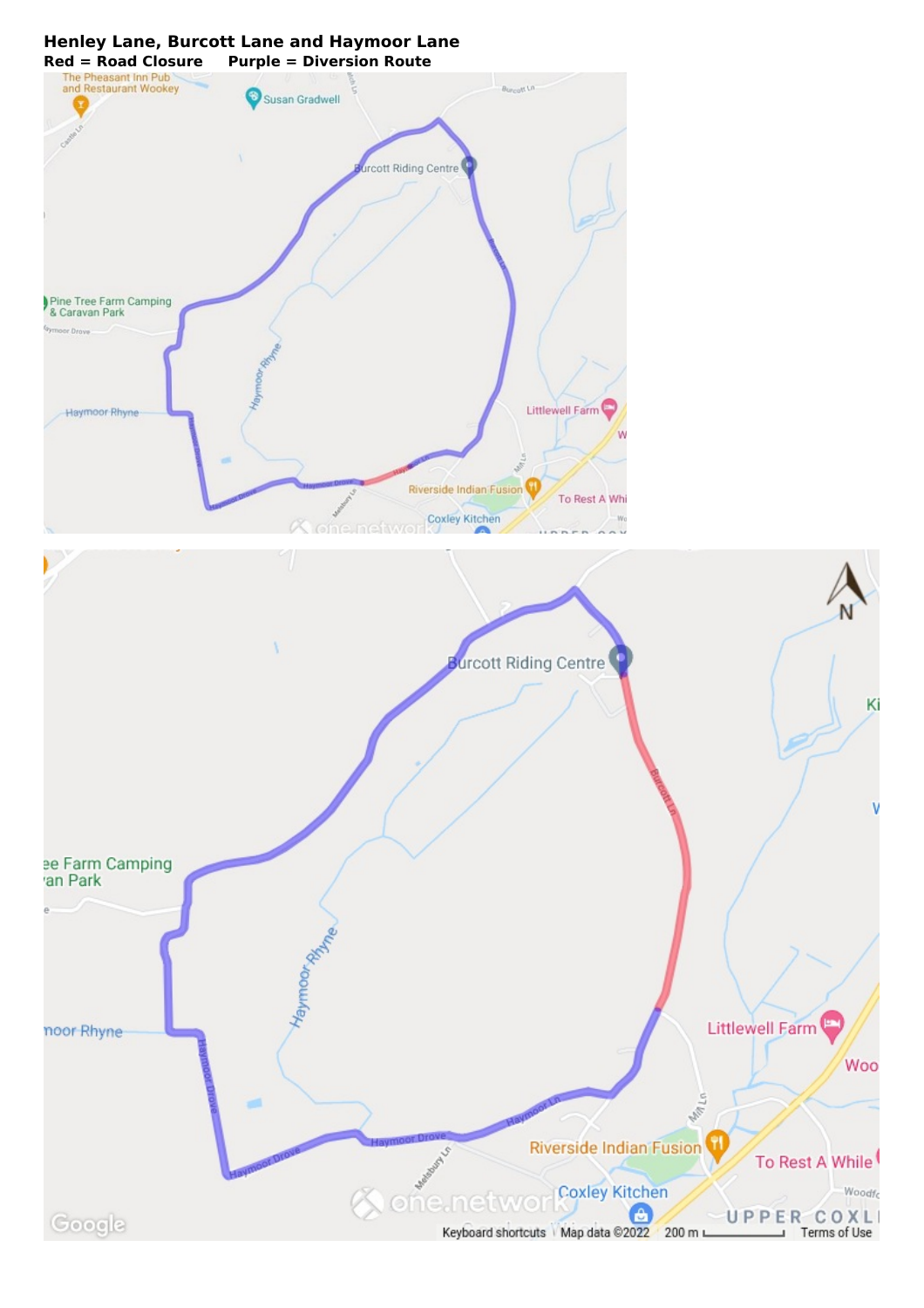